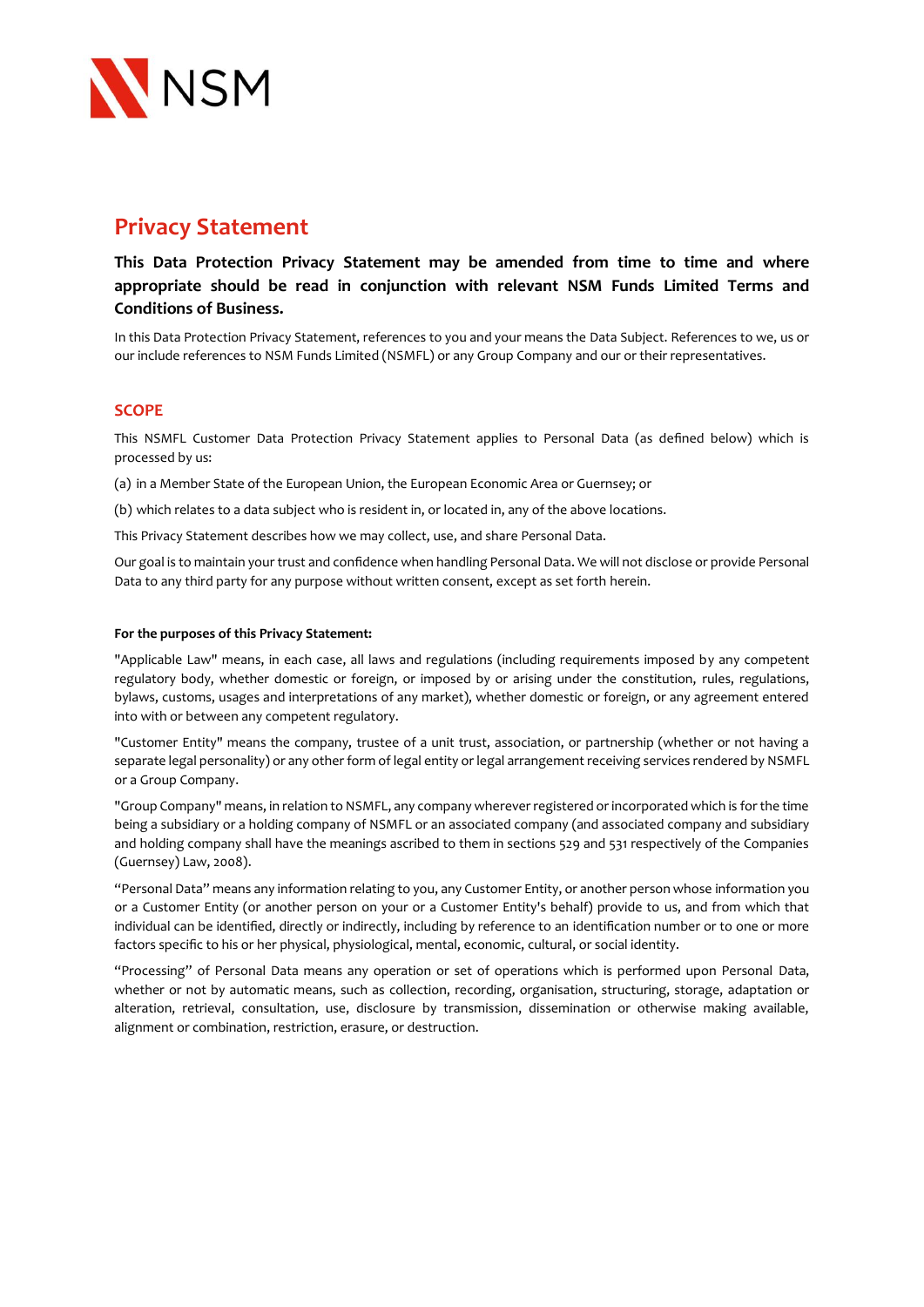

## **PERSONAL DATA WE MAY COLLECT**

We may collect, receive, store, and process the following Personal Data:

- Personal Data that you provide to us directly, such as:
	- name, date of birth, company, title and job description and contact details such as email address and telephone number and business address, IP address of devices and other personal identifiers;
	- information about related third parties, such as beneficiaries, family members, signatories, associates;
	- financial information, including source of wealth, investment experience and objectives and risk tolerance; and
	- a copy of a passport or national ID, drivers' licence and other documents evidencing citizenship and address as required by due diligence and regulatory processes.

Personal Data provided by our Customer Entities or third parties (including name, date of birth, company, title and job description and contact details such as email address and telephone number and business address);

- Personal Data within any emails or other communications sent to us;
- Personal Data we learn about from our dealings with you or a Customer Entity;
- Personal Data we may obtain from public sources; and

other Personal Data we obtain from third parties in relation to potential relationships or obtained during our due diligence, "know your client" or investor or trustee or other suitability activities or information from credit reference agencies or international sanctions lists.

If you or a Customer Entity elects not to provide us with this information, we may be unable to provide services to you or them. You should inform us where there are any changes or amendments to such details.

## **USES OF PERSONAL DATA**

We may access, process, and retain Personal Data for any of the following purposes ("Permitted Purposes"):

the provision of services to you and/or any Customer Entitles and the operation, maintenance, and management of Customer Entities. This includes processing of instructions and generation of confirmations, advices and statements; maintenance of accurate "know your client" information; in connection with suspected money laundering or other serious crime; the operation of control systems; the operation of management information systems; communicating with credit reference and information agencies;

to meet obligations and disclosure requirements or requests of any governmental entity or regulatory authority, financial market, broker or other intermediaries or counterparties, including as required or as is desirable in respect of any Applicable Law;

for our internal record keeping and, where legally required, for transaction reporting with any regulators;

to permit the processing of any subcontracted activities or outsourcing any part of our normal business functions (subject always to legal and regulatory requirements);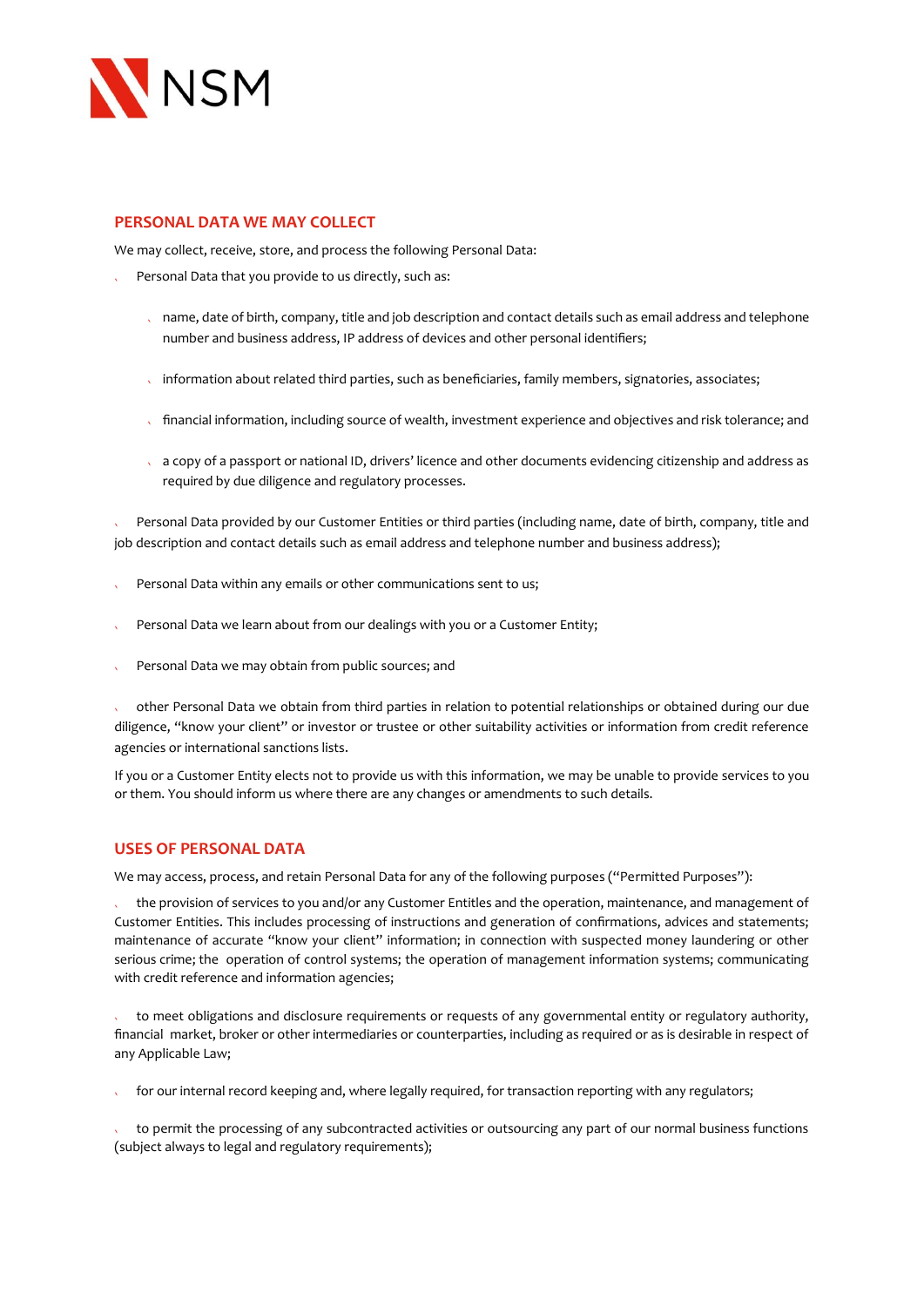

to enable system administration, operation, testing and support; to investigate and remediate security incidents; and for risk assessment, statistical, monitoring, and planning purposes;

complying with (and doing such things as we consider to be desirable in respect of) Applicable Law, or such actions as are requested by any authority, including the disclosure of data or confidential information that is in such authority's jurisdiction;

disclosure to and use by relevant parties if required under Applicable Law or by brokers, exchanges, other intermediaries or counterparties, or market practice;

to allow a third-party payment provider to access your personal and transactional data and/or initiate payment transactions;

to help maintain service quality and train staff; to deal with complaints and disputes; and to help detect, prevent, investigate, and prosecute fraud, and security breach and/or other criminal activity;

subject to the contact preference options notified to us, to provide information about our products and services;

disclosure to other Group Companies or their agents or third-party service providers so that they may offer their products or services;

procuring goods or services for (or outsourcing any part of the business functions of) any Group Company;

disclosure to third parties in connection with a change of ownership in NSMFL or any Group Company or any of its assets;

disclosure to any Group Company or third party determined by us, including (without limitation) authorities, lawyers, auditors, or service providers, for Processing in accordance with a Permitted Purpose; and

for any other purposes that apply specifically to any of the products or services we offer to you, and which are set out in our terms of business or application documents.

#### **GROUNDS ON WHICH WE LAWFULLY PROCESS PERSONAL DATA**

#### **Fulfilment of contractual obligations**

We enter into contracts and agreements with our clients in order to provide services to them. We need to process Personal Data in relation to our clients in order to facilitate entering into such contracts and to allow us to fulfil obligations created by those contracts. For example, we may need to assess the needs of our clients in relation to specific products or services, we may need to determine the level of advice, asset management or support that a client needs or carry out transactions in compliance with contractual obligations. Our various contracts and terms and conditions will contain further details of the obligations we may need to comply with.

#### **Compliance with legal obligations and public interest considerations**

NSMFL is subject to a lot of legal obligations because of the services we provide. We may need to process Personal Data in order to comply with these legal obligations which sometimes also relate to public interest considerations. Examples include carrying out identity and other checks to ensure we properly know our clients, fraud and money laundering prevention, assessing, and managing risk, complying with various reporting obligations and other legal requirements.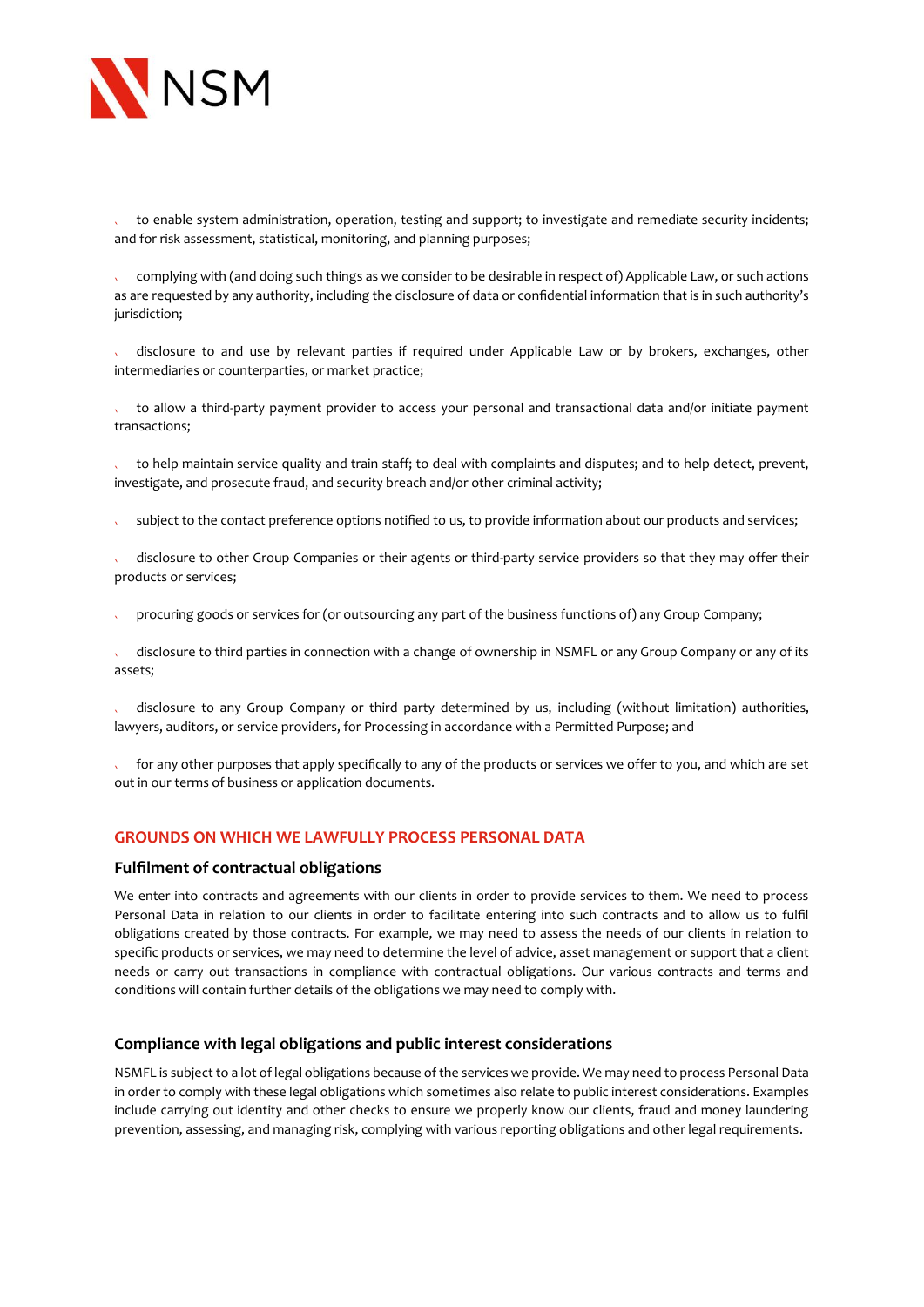

# **Legitimate interest**

We also process Personal Data when it is in our legitimate interests to do this and when these interests are not overridden by a data subject's data protection rights. For example, we have a legitimate interest in using Personal Data:

to provide services;

to manage, administer, maintain, and improve relationships with you, Customer Entities and our clients and assist with client management;

- for marketing and business development activities and analysis; l,
- to communicate with you and Customer Entities; X

to inform you or Customer Entities about our products or services during the continuance of our relationship with you, a Customer Entity and/or our client, to the extent permitted by Applicable Law;

- for our internal record keeping;
- to investigate and respond to any complaints about us or our business or any incidents relating to us or our business;  $\mathbf{v}$
- to conduct security and cyber investigations;  $\ddot{\phantom{a}}$

to meet obligations and disclosure requirements or requests of governmental entities or regulatory authorities or markets, brokers or other intermediaries or counterparties where this is not required by Applicable Law;

to comply with non-EU and non-Member State Applicable Law; k.

to assign or sub-contract, procure goods or services for, or outsource any part of our normal business functions to third parties;

to monitor our services, whether by us or a third party; where relevant, for the establishment, exercise, or defence of legal claims;

- to communicate with credit reference and information agencies;
- to detect, investigate or prevent security or cyber incidents; and k.
- in order to protect the rights, property, or safety of us, our business, our clients, or others.

Where NSMFL process Personal Data for contacting you or Customer Entities, we will request you to select a preferred channel of communications with us. You may request not to be contacted for marketing activities in certain (or all) channels and for a certain period. You may change your preferences anytime.

## **Consent to Our Processing**

We may also process Personal Data based on consent granted to us. Where data Processing is performed subject to consent, this may be withdrawn at any time by informing us in writing of such withdrawal. However, if consent is withdrawn it may not be possible for us to provide certain services to you or any Customer.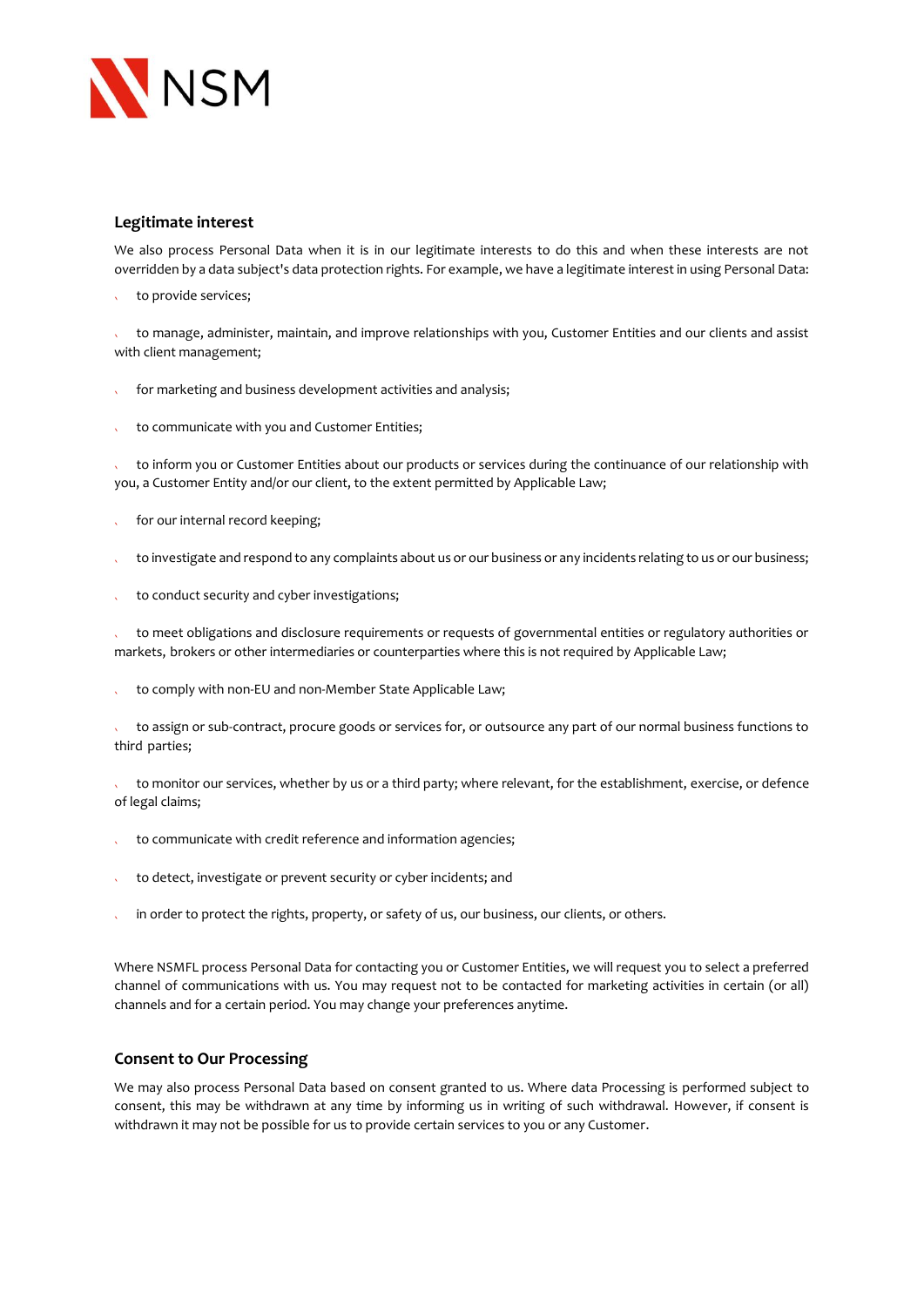

#### **WHEN WE MAY DISCLOSE PERSONAL DATA**

We may disclose or transfer Personal Data to others as follows:

to any Group Company for the purpose of managing our and their relationship with you and/or any Customer Entity and other purposes identified in this statement;

at the request of a counterparty in relation to you, any Customer Entity or business process and to service a Customer Entity;

as required in order to establish, exercise, or defend or to protect legal claims, including in relation to our contracts with our clients and in order to protect the rights, property, or safety of us, our business, our clients, or others;

to any competent regulatory, prosecuting, tax or governmental authorities, courts, or other tribunals in any jurisdiction (1) for or in connection with an examination of us by any lawful examiners; (2) pursuant to subpoena or other legal process; (3) at the express direction of any other authorised government agency; (4) to our internal or external legal counsel or auditors; (5) to others to whom we are required to make such disclosure by law;

In addition, because a Customer Entity may include information about more than one individual and about your or its business relations with us and our affiliates, statements released to comply with legal process may contain information regarding your or a Customer Entity's relationship with these individuals and with us and our affiliates.

#### **HOW LONG WE KEEP PERSONAL DATA**

We keep Personal Data for as long as is required in order to fulfil our contractual obligations and as long as we are required to under Applicable Law, including any applicable limitation periods.

### **USE OF PROFILING AND AUTOMATED DECISION MAKING**

We may process some Personal Data automatically in order to make certain assessments about you and/or any Customer Entities. This is known as profiling. We may do this for instance to assess investment performance, objectives, and risk tolerance, and to assess your or a Customer Entity's ability to meet regulatory or legal requirements (such as combatting money laundering); and to tailor our service to your or a Customer Entity's needs.

Where we rely on profiling, we will seek consent for this. A data subject has the right to request a person to re-assess any profiling. However, certain investments (including robotic investments) may necessitate profiling.

We generally do not use any automated decision-making in providing services to you or a Customer Entity. If we do use this process, you will be entitled to opt-out.

#### **USE OF "COOKIES"**

A "cookie" is a small piece of information that a site stores on a web browser and can later retrieve.

NSMFL uses operational cookies to allow our services to operate in a secure and reliable manner, prevent false impersonation, prevent electronic attacks, and provide service functionalities within our sites. Such cookies are essential for usage and an internet browser is likely to accept them by default. However, a browser can be set to reject these cookies and to delete them from the system at any time. Site experience cookies that facilitate site navigation and store preferences and certain kinds of information (such as about new products and services and some enhancements that may be of interest) can be subject to opt-in. Non-essential cookies can be rejected, or their use limited to an online session with NSMFL or any Group Company or anytime thereafter.

Joint marketing cookies and data analytics can also be subject to opt-in. However, no cookie set by our websites on a web browser will contain information that could enable any third party to contact you or a Customer Entity via telephone, email, or postal mail.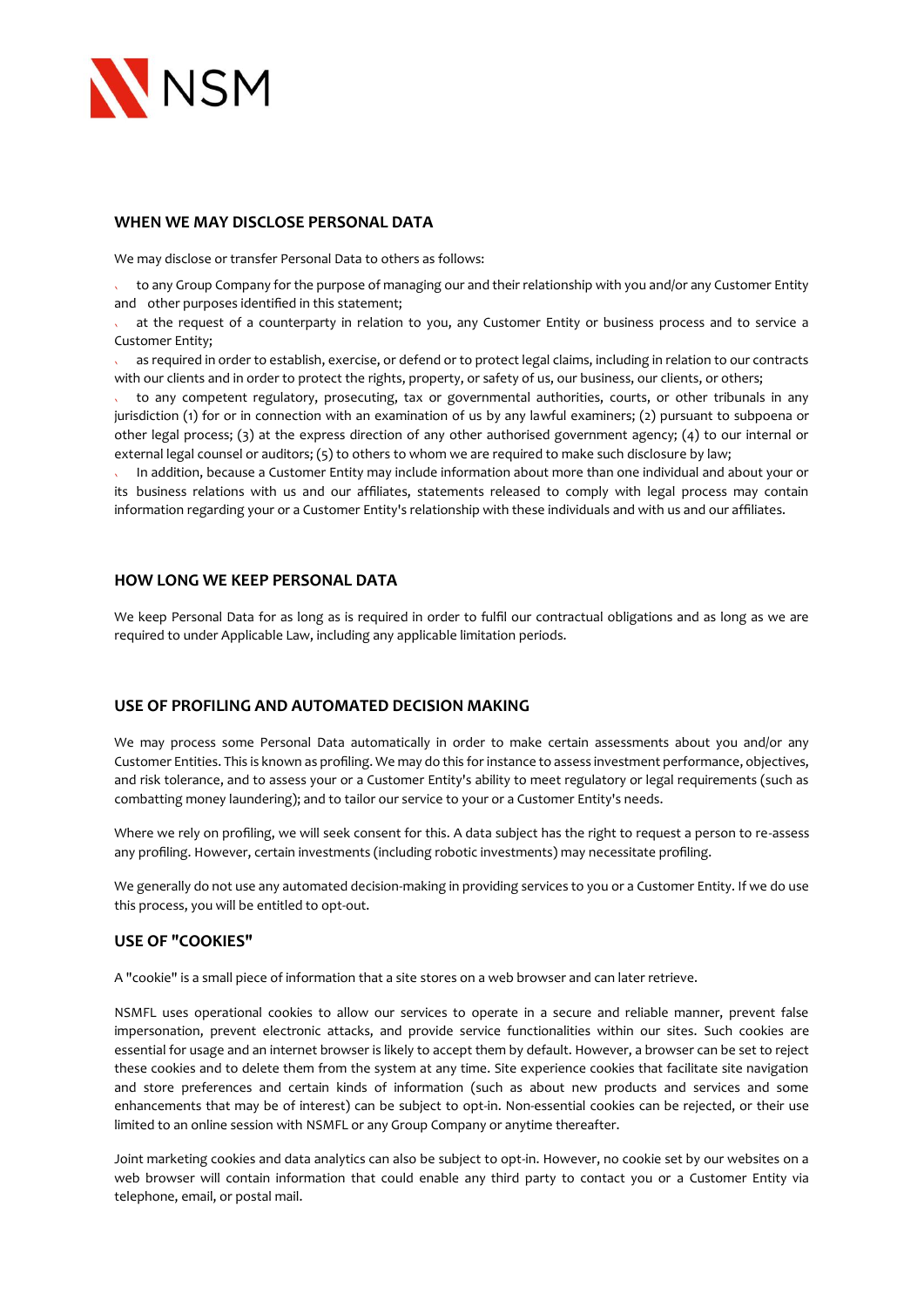

## **INFORMATION SECURITY**

We protect Personal Data by maintaining physical, electronic, and procedural safeguards and train our staff in the proper handling of information. When we use third parties to provide services we require them, under stringent contractual and administrative provisions to protect the confidentiality of any Personal Data to at least the same standard we have in our own systems. We use encryption technology to protect the transmission of data to or from you or a Customer Entity. However, data transmissions over public networks cannot be guaranteed to be error free or entirely secure. Any registration information and passcodes must be kept confidential. If you have reason to believe that your interaction with us is no longer secure or feel that the security of any communications you have with us has been compromised, please immediately notify us of the problem by contacting our Data Protection Officer using the contact details in the Data Controller and Data Protection Officer section below.

#### **DATA RIGHTS**

Data subjects may ask us to access, amend or correct their Personal Data. We may also rectify any mistakes in data we hold on our own initiative, where appropriate. In limited circumstances such as marketing, data subjects also have the right to object to certain communications, delete their data and transfer their Personal Data to other organisations. However, as we offer trust company and other services, we operate within a highly regulated environment, are under a legal obligation to retain certain data and to hold it for our legitimate interests.

Where we have asked for consent to process Personal Data or where Processing is made in connection with sensitive Personal Data consent may be withdrawn at any time by informing us in writing of the withdrawal.

Where we process Personal Data on the basis of a legitimate interest in doing so (as described above), the data subject also has a right to object to this and the right to restrict Processing in certain circumstances. These rights may be limited in some situations – for example, where we can demonstrate that we have legitimate grounds to process the data. To exercise these rights, please contact the Data Protection Officer using the contact details in the Data Controller and Data Protection Officer section below. We may ask to verify the data subject's identity and to provide other details to help us to respond to the request. We hope that we can satisfy all queries about the way we process data.